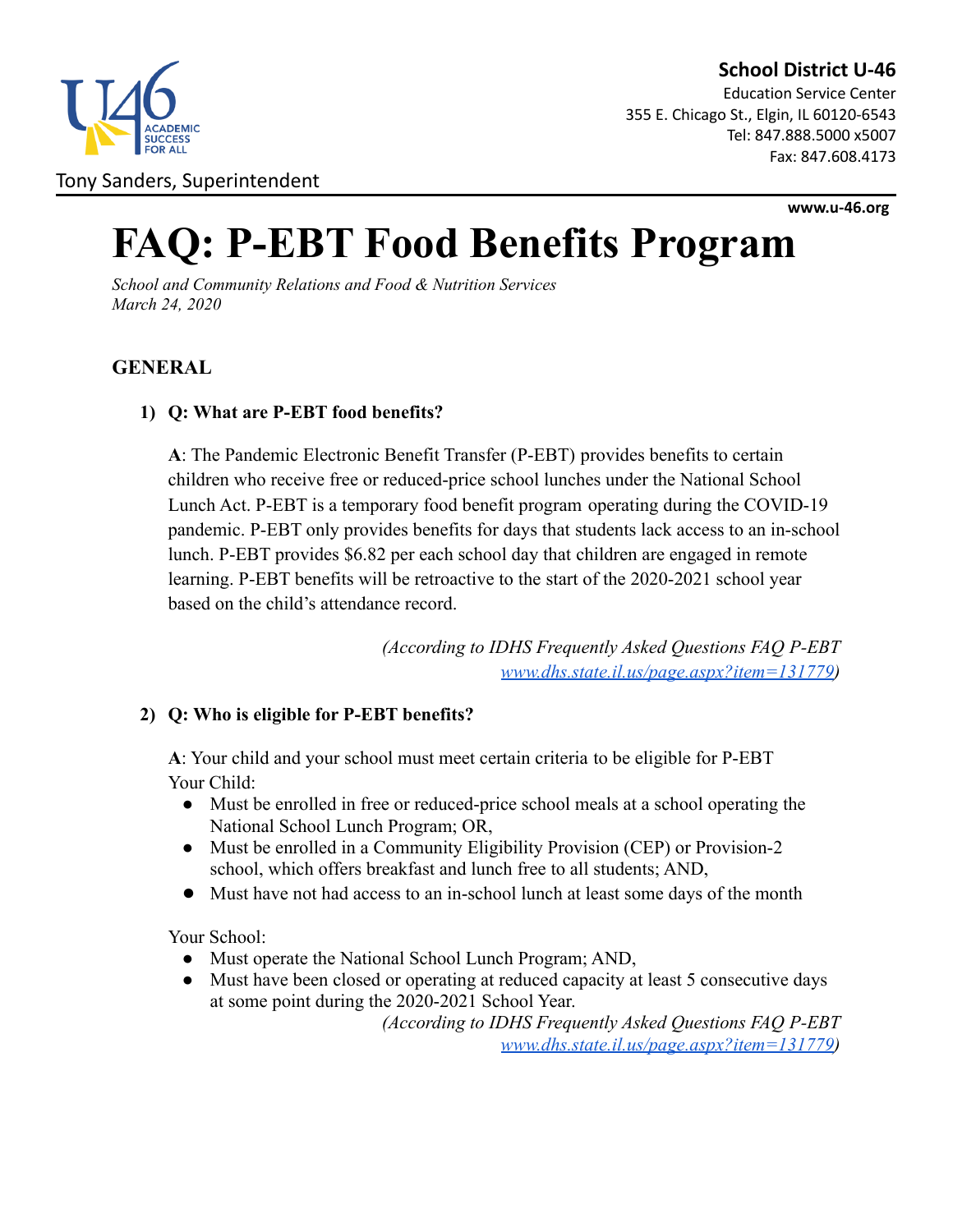



Education Service Center 355 E. Chicago St., Elgin, IL 60120-6543 Tel: 847.888.5000 x5007 Fax: 847.608.4173

**www.u-46.org**

#### **3) Q: Do children in preschool qualify for this program?**

**A:** Preschool programs at Illinois Park and Independence are not part of the National School Lunch Program. Pre-K programs hosted at elementary schools are eligible.

#### **4) Q: Do I need to apply?**

**A:** Families do not need to apply for P-EBT. Cards will automatically be mailed to eligible families. However, your child must receive free or reduced price meals at school AND the address you have on file with your child's school must be correct.

If your child is already enrolled in free or reduced-price school meals OR your child's school provides meals free to all students AND your address is up-to-date:

- Your family will get P-EBT automatically. Each child will receive their own card.
- Cards will be mailed to you in March. Cards will arrive in an unmarked envelope so please be on the lookout.
- Families should hold onto their P-EBT card(s) because future benefits will be loaded onto the same card.

If you are new to a school district, if your child did not receive free or reduced-price meals last school year, OR if you recently moved:

- You must fill out an application for free or reduced-price school meals by contacting your school.
- You must make sure your school has your correct address.

*(According to IDHS Frequently Asked Questions FAQ P-EBT [www.dhs.state.il.us/page.aspx?item=131779](https://www.dhs.state.il.us/page.aspx?item=131779))*

#### **5) Q: How do I know if my child is eligible for free or reduced-price lunch and is it income based?**

**A:** The following table shows the income guidelines for free and reduced-price lunches. Visit [www.isbe.net/Documents/IEG-21.pdf](https://www.isbe.net/Documents/IEG-21.pdf) for more information.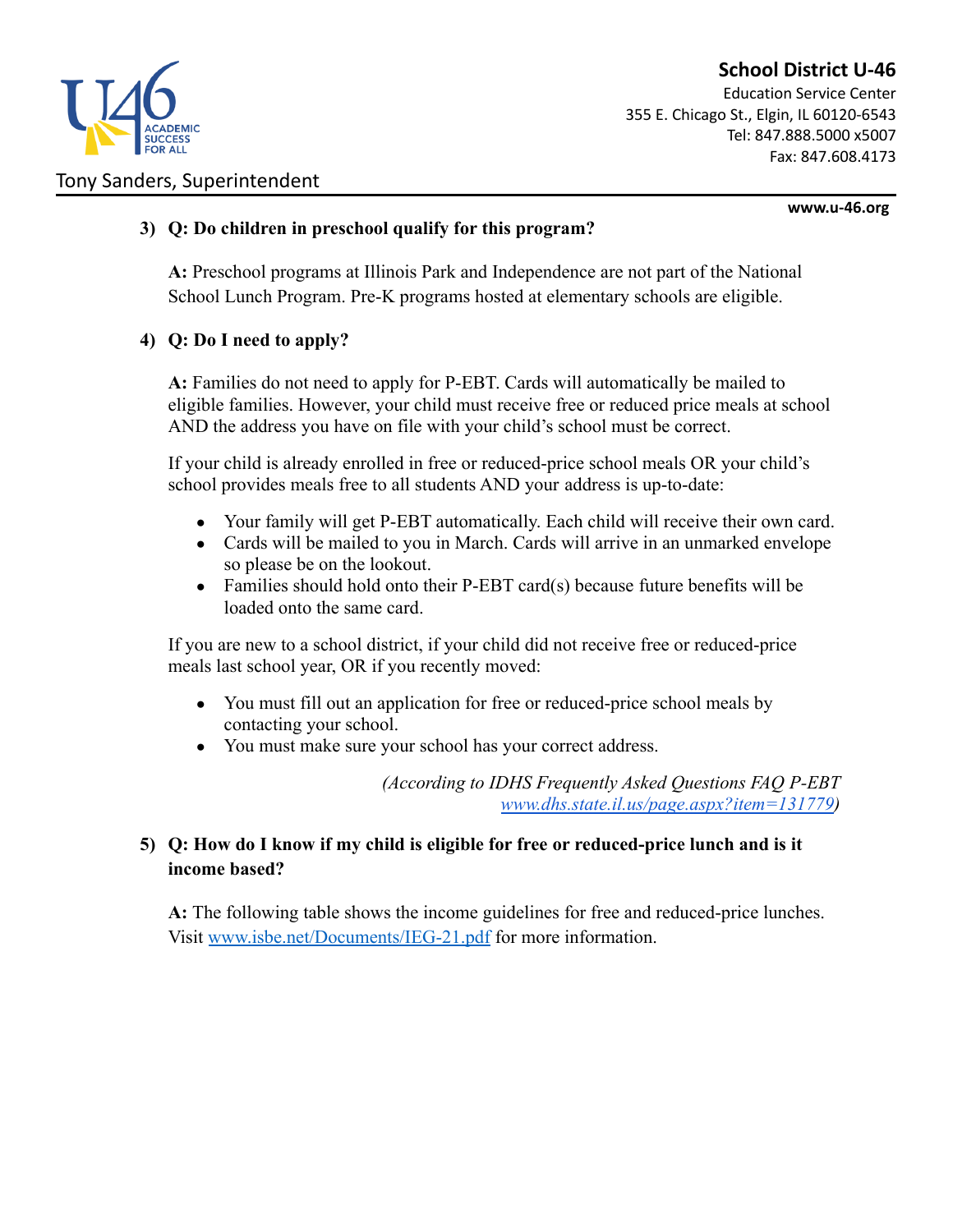**www.u-46.org**

Education Service Center 355 E. Chicago St., Elgin, IL 60120-6543 Tel: 847.888.5000 x5007 Fax: 847.608.4173

# Tony Sanders, Superintendent

| <b>Income Eligibility Guidelines</b><br>Effective from July 1, 2020, to June 30, 2021 |                                                     |                |                           |                           |        |                                                              |        |                |                           |                           |        |  |
|---------------------------------------------------------------------------------------|-----------------------------------------------------|----------------|---------------------------|---------------------------|--------|--------------------------------------------------------------|--------|----------------|---------------------------|---------------------------|--------|--|
|                                                                                       | <b>Free Meals</b><br>130% Federal Poverty Guideline |                |                           |                           |        | <b>Reduced-Price Meals</b><br>185% Federal Poverty Guideline |        |                |                           |                           |        |  |
| Household<br><b>Size</b>                                                              | Annual                                              | <b>Monthly</b> | <b>Twice Per</b><br>Month | <b>Every Two</b><br>Weeks | Weekly | Household<br><b>Size</b>                                     | Annual | <b>Monthly</b> | <b>Twice</b><br>Per Month | <b>Every Two</b><br>Weeks | Weekly |  |
| 1                                                                                     | 16,588                                              | 1,383          | 692                       | 638                       | 319    | 1                                                            | 23,606 | 1,968          | 984                       | 908                       | 454    |  |
| 2                                                                                     | 22,412                                              | 1,868          | 934                       | 862                       | 431    | 2                                                            | 31,894 | 2,658          | 1,329                     | 1,227                     | 614    |  |
| 3                                                                                     | 28,236                                              | 2,353          | 1,177                     | 1,086                     | 543    | 3                                                            | 40,182 | 3,349          | 1,675                     | 1,546                     | 773    |  |
| 4                                                                                     | 34,060                                              | 2,839          | 1,420                     | 1,310                     | 655    | 4                                                            | 48,470 | 4,040          | 2,020                     | 1,865                     | 933    |  |
| 5                                                                                     | 39,884                                              | 3,324          | 1,662                     | 1,534                     | 767    | 5                                                            | 56,758 | 4,730          | 2,365                     | 2,183                     | 1,092  |  |
| 6                                                                                     | 45,708                                              | 3,809          | 1,905                     | 1,758                     | 879    | 6                                                            | 65,046 | 5,421          | 2,711                     | 2,502                     | 1,251  |  |
|                                                                                       | 51,532                                              | 4,295          | 2,148                     | 1,982                     | 991    | 7                                                            | 73,334 | 6,112          | 3,056                     | 2,821                     | 1,411  |  |
| 8                                                                                     | 57.356                                              | 4,780          | 2.390                     | 2.206                     | 1.103  | 8                                                            | 81,622 | 6.802          | 3.401                     | 3,140                     | 1,570  |  |
| or each<br>dditional family<br>iember, add                                            | 5,824                                               | 486            | 243                       | 224                       |        | <b>For each</b><br>112 additional family<br>member, add      | 8,288  | 691            | 346                       | 319                       | 160    |  |

*(According to IDHS Frequently Asked Questions FAQ P-EBT [www.dhs.state.il.us/page.aspx?item=131779](https://www.dhs.state.il.us/page.aspx?item=131779))*

#### **6) Q: When will P-EBT benefits be issued?**

**A:** Benefits will be issued for August 2020 through June 2021 for the days that students haven't had access to in-person lunch during the 2020-2021 school year.

- In March, families will receive a distribution for the months of August 2020 through December 2020.
- In April, families will receive a distribution for January 2021 through March.
- Beginning in May, families will receive a monthly benefit for the remainder of the school year.
- Benefits will be issued between the 11th and the 22nd of each month going by the first letter of the student's last name. Students' benefits will be issued on the same day in subsequent months so your family can plan your food budget.

*(According to IDHS Frequently Asked Questions FAQ P-EBT <https://www.dhs.state.il.us/page.aspx?item=131779>)*

# **7) Q: What if I don't have a home address, can I still apply?**

**A:** If you are homeless or don't have a regular address where you can receive mail, you can use your school's address. Families should talk with their school's homeless liaison or coordinator to assist them. The child's P-EBT card will be mailed to the school where the family can pick it up.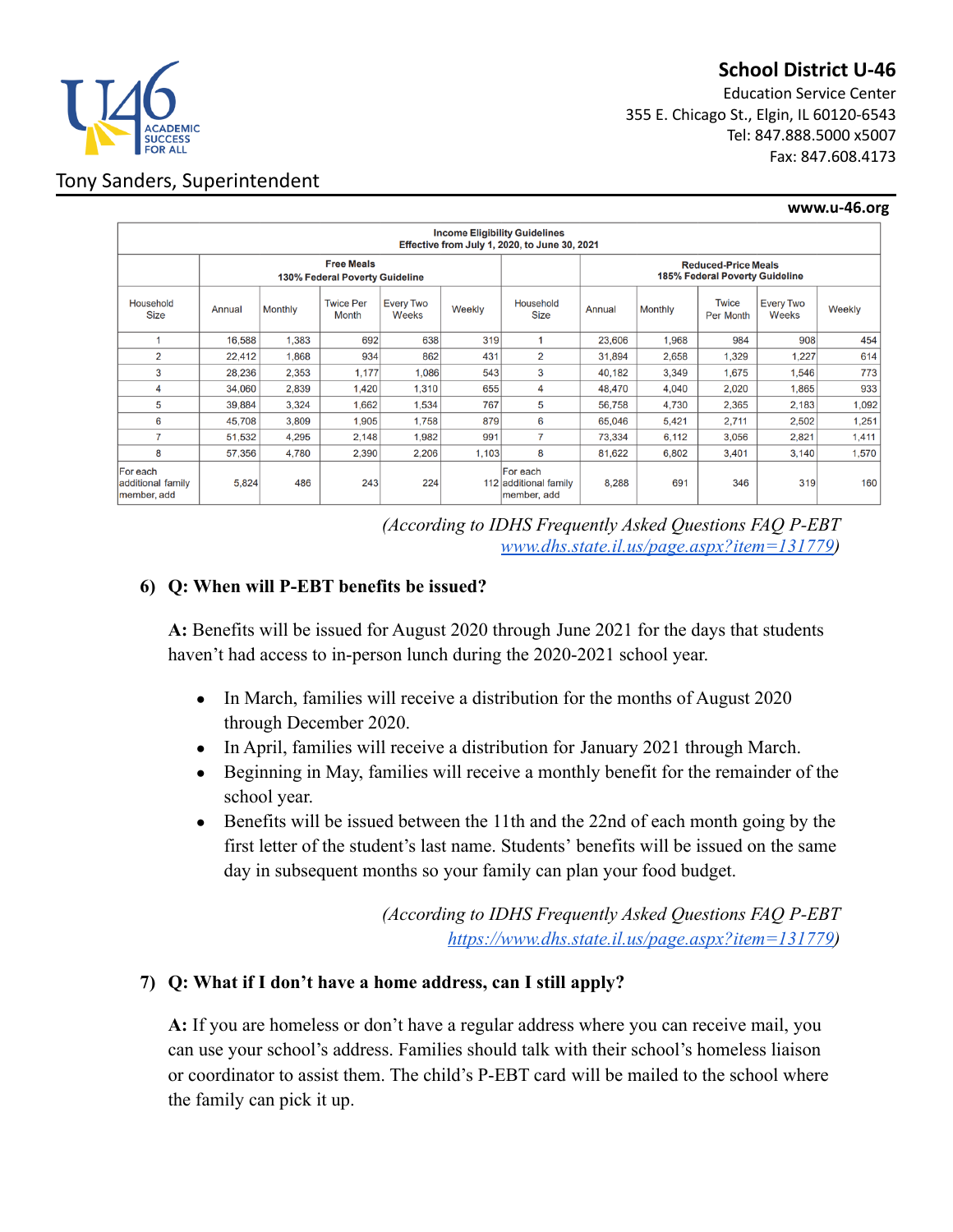

Education Service Center 355 E. Chicago St., Elgin, IL 60120-6543 Tel: 847.888.5000 x5007 Fax: 847.608.4173

**www.u-46.org**

#### **8) Q: What if I recently moved and have not updated my address?**

**A:** You need to make sure your address is current in Infinite Campus and go online to [IDHS](https://www.dhs.state.il.us/page.aspx?item=46873) and update it there as well.

#### **9) Q: Who do I contact or how can I check if I've been approved for the P-EBT card?**

**A:** We can confirm your eligibility status, please contact Shelli Castillo at 847-888-5000 ext. 5446 or [shellycastillo@u-46.org.](mailto:shellycastillo@u-46.org)

### **10) Q: Are these benefits only for U-46 students? Is this different from what the Chicago Public Schools are offering to students?**

**A:** The benefits are through the State of Illinois- same for all public schools in Illinois.

#### **QUESTIONS SPECIFIC TO THE CARD**

#### **11) Q: Will we receive one card for the whole family?**

**A:** No, each child will receive their own card in an unmarked envelope delivered by the United States Postal Service.

#### **12) Q: If our family currently qualifies to receive Link benefits, or SNAP benefits will the P-EBT benefits be loaded on to the Link Card or to the SNAP benefits?**

**A:** No, you will receive a new EBT card with the student's name on the card specifically for P-EBT. Each month, benefits will automatically be loaded onto that card for as long as P-EBT operates.

> *(According to IDHS Frequently Asked Questions FAQ P-EBT [www.dhs.state.il.us/page.aspx?item=131779](https://www.dhs.state.il.us/page.aspx?item=131779))*

#### **13) Q: Once I receive the P-EBT card, do I have to activate or create a pin number?**

**A:** Yes, you will need to activate the P-EBT card by calling the phone number on the card. When you activate the card, it will ask for a social security number, date of birth, and PIN.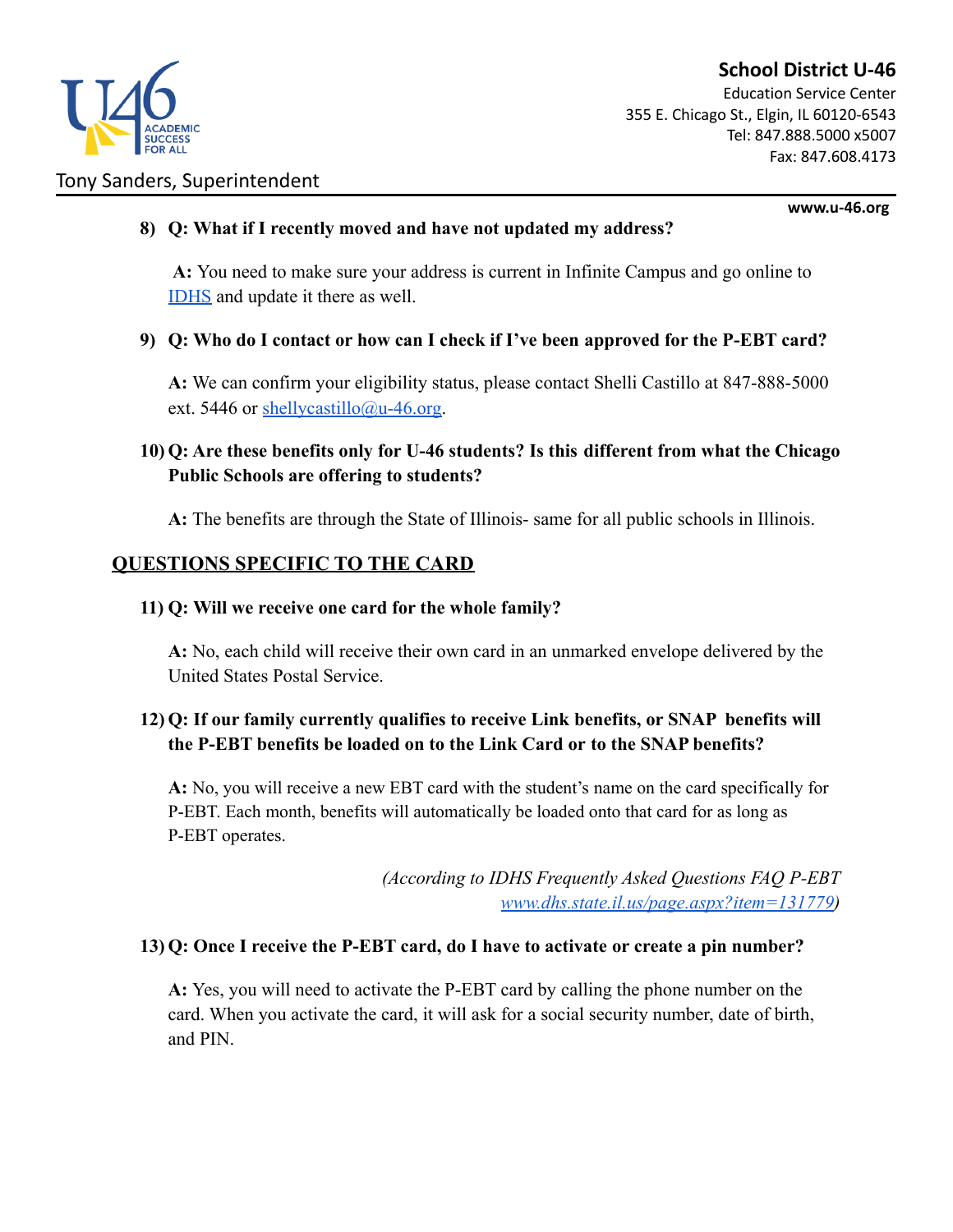

#### Tony Sanders, Superintendent

Education Service Center 355 E. Chicago St., Elgin, IL 60120-6543 Tel: 847.888.5000 x5007 Fax: 847.608.4173

#### **www.u-46.org**

- When prompted for social security number, you should use the number 9 for the entire social security number. For example, it will look like this for the social security number: 999-99-9999
- For the date of birth, you must enter your child's birthday.
- You will choose a PIN for the card. When you go shopping, you will enter this PIN in order to make a purchase with the card.

*(According to IDHS Frequently Asked Questions FAQ P-EBT [www.dhs.state.il.us/page.aspx?item=131779](https://www.dhs.state.il.us/page.aspx?item=131779))*

# **14) Q: I think my child is eligible, but I did not receive a P-EBT card in the mail. Who should I contact?**

**A:** Benefit cards will be mailed in March. Please be patient as the state implements this new program. If it is the end of March and you have not received your card, please call the Illinois Department of Human Services at 1-833-621-0737 or email DHS.FCS.PEBT@illinois.gov.

#### **15) Q: If I lose my P-EBT card, can I get a replacement?**

**A:** Yes. If you lose your P-EBT card, call the LINK hotline at 1-800-678-5465 (LINK) or visit www.link.illinois.gov. When you order a new card, the previous card will immediately be retired. The PIN you selected for your original card will transfer to your replacement card, but you can change your PIN at any time.

#### **16) Q: Can we use the P-EBT card at any grocery store?**

**A:** P-EBT benefits are provided on a card that can be used like a debit card to purchase food at SNAP/LINK authorized grocery stores.

> *(According to IDHS Frequently Asked Questions FAQ P-EBT [www.dhs.state.il.us/page.aspx?item=131779](https://www.dhs.state.il.us/page.aspx?item=131779))*

#### **17) Q: Does the amount in the P-EBT card expire?**

**A:** Your benefits will be available for one year since the last time that you purchased groceries with them. After 365 days of no use, and no new benefits being added to your card, your benefits will expire.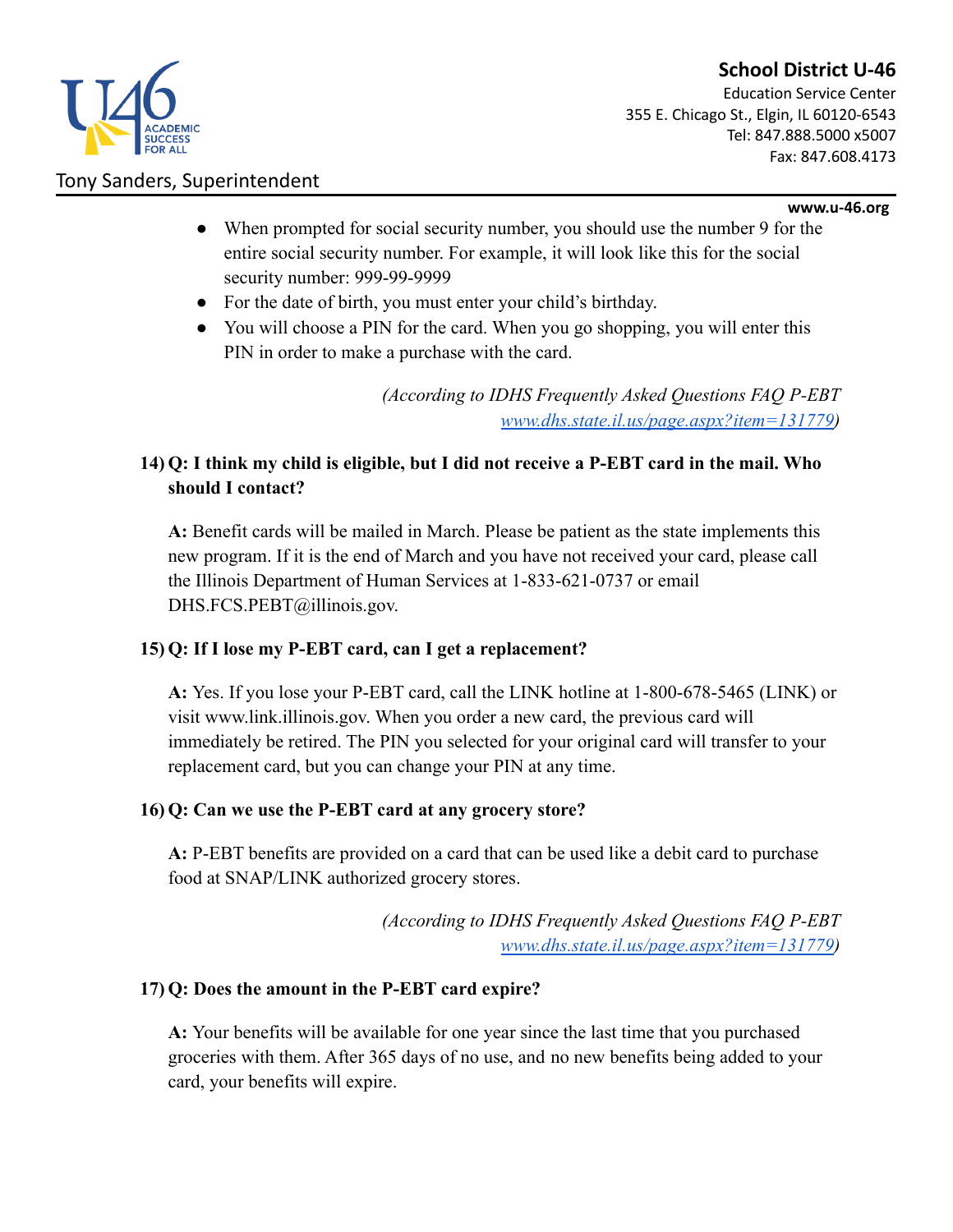

Education Service Center 355 E. Chicago St., Elgin, IL 60120-6543 Tel: 847.888.5000 x5007 Fax: 847.608.4173

#### **www.u-46.org**

*(According to IDHS Frequently Asked Questions FAQ P-EBT <https://www.dhs.state.il.us/page.aspx?item=131779>)*

#### **18) Q: Do I need to show identification when using the card?**

**A:** It is used the same way as SNAP/LINK cards.

# **HYBRID AND DISTANCE LEARNING QUESTIONS**

### **19) Q: My child is attending school in a hybrid model where they are in the classroom some days and learning remote some days. Are they eligible for P-EBT?**

**A:** Yes, your child's attendance will be counted by the school and they will receive a benefit amount based on the number of days that they lack access to an in-school lunch.

> *(According to IDHS Frequently Asked Questions FAQ P-EBT [www.dhs.state.il.us/page.aspx?item=131779](https://www.dhs.state.il.us/page.aspx?item=131779))*

# **20) Q: My child is attending school in the classroom every day. Are they eligible for P-EBT?**

**A:** P-EBT benefits are supposed to replace the meals that students receive in person at the school. A student who is in the classroom full-time will receive meals at the school instead of receiving a P-EBT benefit.

> *(According to IDHS Frequently Asked Questions FAQ P-EBT [www.dhs.state.il.us/page.aspx?item=131779](https://www.dhs.state.il.us/page.aspx?item=131779))*

#### **21) Q: What if my child is absent, will he/she receive benefits for that day?**

**A:** If they have an excused absence related to COVID-19, they can receive P-EBT for those days.

> *(According to IDHS Frequently Asked Questions FAQ P-EBT [www.dhs.state.il.us/page.aspx?item=131779](https://www.dhs.state.il.us/page.aspx?item=131779))*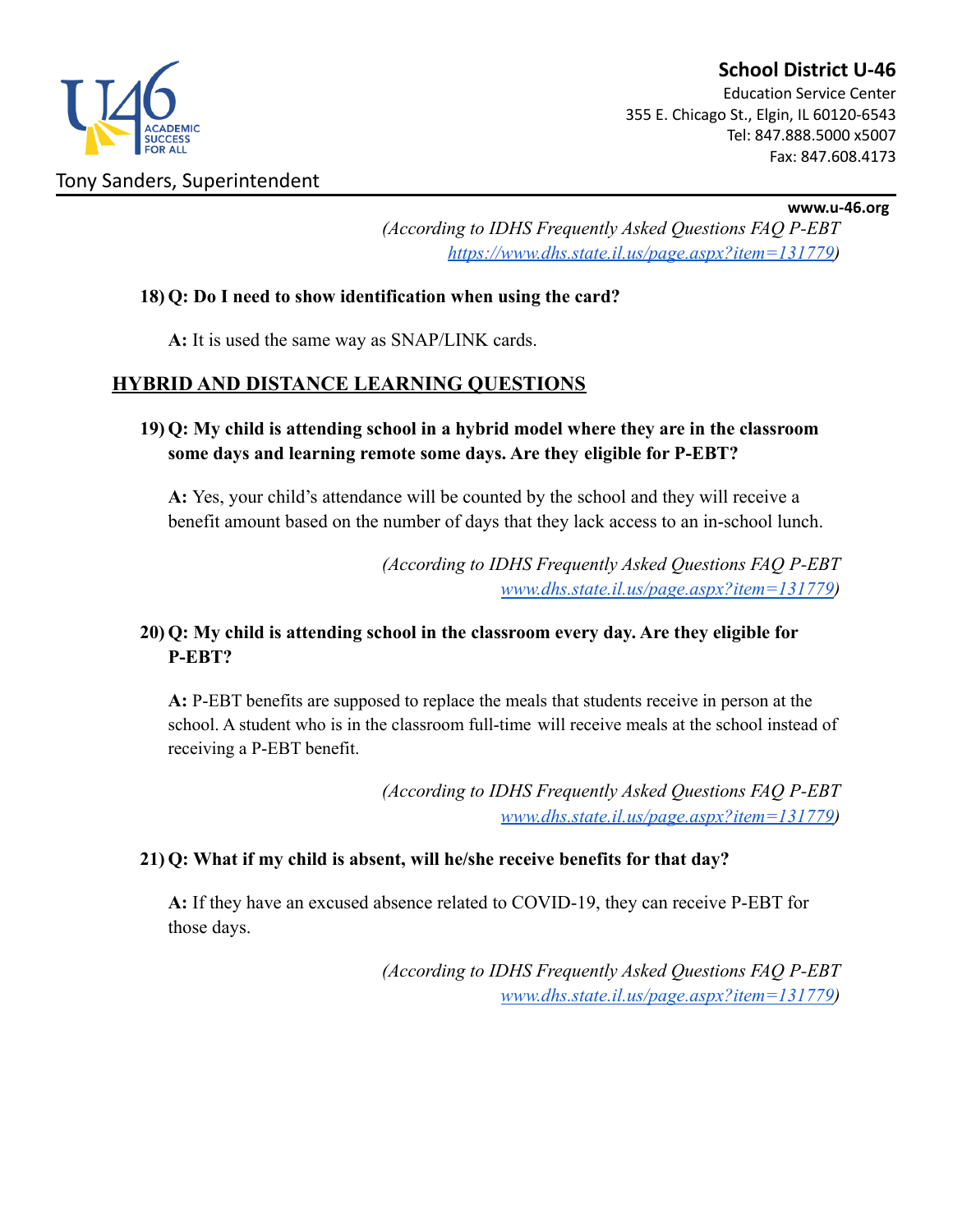



**www.u-46.org**

# **OTHER QUESTIONS**

**22) Q: I have been receiving grab 'n go meals at my school. Can I still receive P-EBT? A:** Yes, students can still receive free meals from school and community sites AND receive the P-EBT benefit as well – they are separate programs.

You can visit [www.u-46.org/Page/17204](https://www.u-46.org/Page/17204) to find curbside meal locations in your area.

# **23) Q: I am worried about receiving P-EBT because of my immigration status. Will getting this benefit count in a public charge test?**

**A:** No. P-EBT was not included in the public charge test and does not count in a public charge test. All students are eligible regardless of immigration status. As of March 9, 2021, the public charge rule is no longer in effect in Illinois or nationwide so many previously public benefits that counted towards public charge will no longer be counted. Some of these include SNAP, housing assistance among others. Visit [protectingimmigrantfamilies.org](https://protectingimmigrantfamilies.org) for information about what public benefits impact the public charge test.

> *(According to IDHS Frequently Asked Questions FAQ P-EBT [www.dhs.state.il.us/page.aspx?item=131779](https://www.dhs.state.il.us/page.aspx?item=131779))*

**24) Q: My family has not applied to receive free or reduced lunch and we received a P-EBT card from the USPS. Why did we receive a card?**

**A:** All students in the following schools received this benefit regardless of whether they applied or not. These schools are classified as a Community Eligibility Provision (CEP) therefore allowing all families in the school to receive the benefit.

| Abbott Middle School           | Larsen Middle School          |
|--------------------------------|-------------------------------|
| Century Oaks Elementary School | Laurel Hill Elementary School |
| Channing Elementary School     | Lincoln Elementary School     |
| Coleman Elementary School      | Lords Park Elementary School  |
| Creekside Elementary School    | Lowrie Elementary School      |
| Dream/Central Schools          | Mckinley Elementary School    |